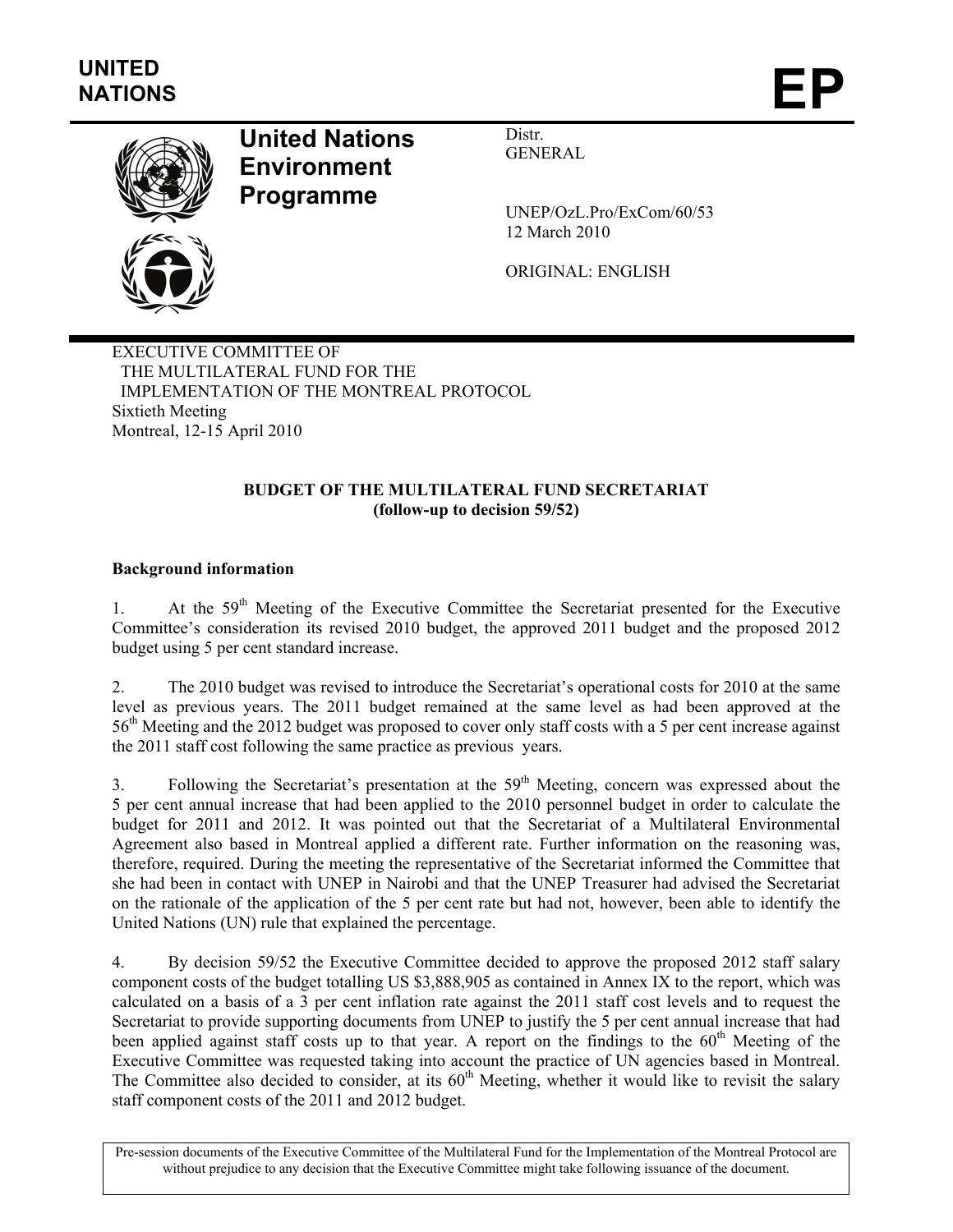5. This document presents in Part I the feedback received from Nairobi on the application of the 5 per cent budget increase. Part II presents some feedback received from the other UNEP office in Montreal and the UN lead agency in Montreal on their annual budget increase. Part III provides information on the Secretariat's budgeting methodology and calculation and part IV contains a set of conclusions and recommendations.

### I. UNEP's feedback and information on the reasoning behind the 5 per cent annual increase

6. As a follow-up to decision 59/52(c), the Secretariat requested UNEP Nairobi to provide supporting documents for a 5 per cent annual increase. UNEP reiterated that it would not be able to locate any specific instructions from Nairobi to Offices Away from Headquarters (OAHQs) on this issue. UNEP explained that as a general rule there are a number of factors that determine annual salary increases for staff, and that UNEP/UNON standard salary costs, attached as Annex I, are guided by the United Nations standard salary costs.

7. The UNHQs standard salary costs as applicable to UN duty stations is calculated to reflect a nominal increase as well the increase under various variables specific to each duty station. Salaries for staff in the professional category are determined on the basis of the Noblemaire principle which states that the international civil service should be able to recruit staff from its member states, including the highest-paid. Therefore, the salaries of professional staff are set by reference to the highest-paying national civil service by the International Civil Service Commission (ICSC). The methodology used to determine salary scales at a professional and a higher category can be found in the ICSC website and uses professional staff scales in all grades and is applied uniformly, worldwide, by all organizations in the United Nations common system.

8. For the general service and related categories, the level of salaries are paid on a local basis established in accordance with the Flemming principle, which provides that the conditions of service for locally recruited staff should reflect the best prevailing conditions found locally for similar work. Consequently, the local salaries are established on the basis of salary surveys that facilitate the identification of the best prevailing conditions. The local salary surveys are conducted in accordance with a comprehensive methodology approved by ICSC.

9. Finally the UNEP/UNON standard salary costs (Annex I) shows that the 5 per cent may vary from one duty station to another. In its latest reply, UNEP advised the Secretariat that this year's Nairobi 2010 professional salary increments are of the magnitude of 3.3 per cent. Nairobi's general service salaries increased last November 2009 by 8.2 per cent.

### II. Feedback received from the UNEP office in Montreal and the UN lead agency in Montreal

10. In response to a statement during the  $59<sup>th</sup>$  Meeting that the Secretariat of a Multilateral Environmental agreement also based in Montreal applied a different increase rate, the Multilateral Fund Secretariat consulted the Secretariat of the Convention on Biological Diversity (SCBD) in Montreal, which confirmed that it was using a 3 per cent increase for both its professional and general service staff salary costs. Informal consultations were also held with the UN lead agency in Montreal, International Civil Aviation Organization (ICAO), that advised the Secretariat that it uses a 2.5 per cent increase across the board.

11. Both SCBD and ICAO staffing structure and size differ from that of the Fund Secretariat. Both are larger organizations. SCBD has a total of 92 staff (52 in the professional category and 40 in the general service category and ICAO has approximately 500 staff. The Fund Secretariat currently has 26 staff (13 in the professional category and 13 in the general service category).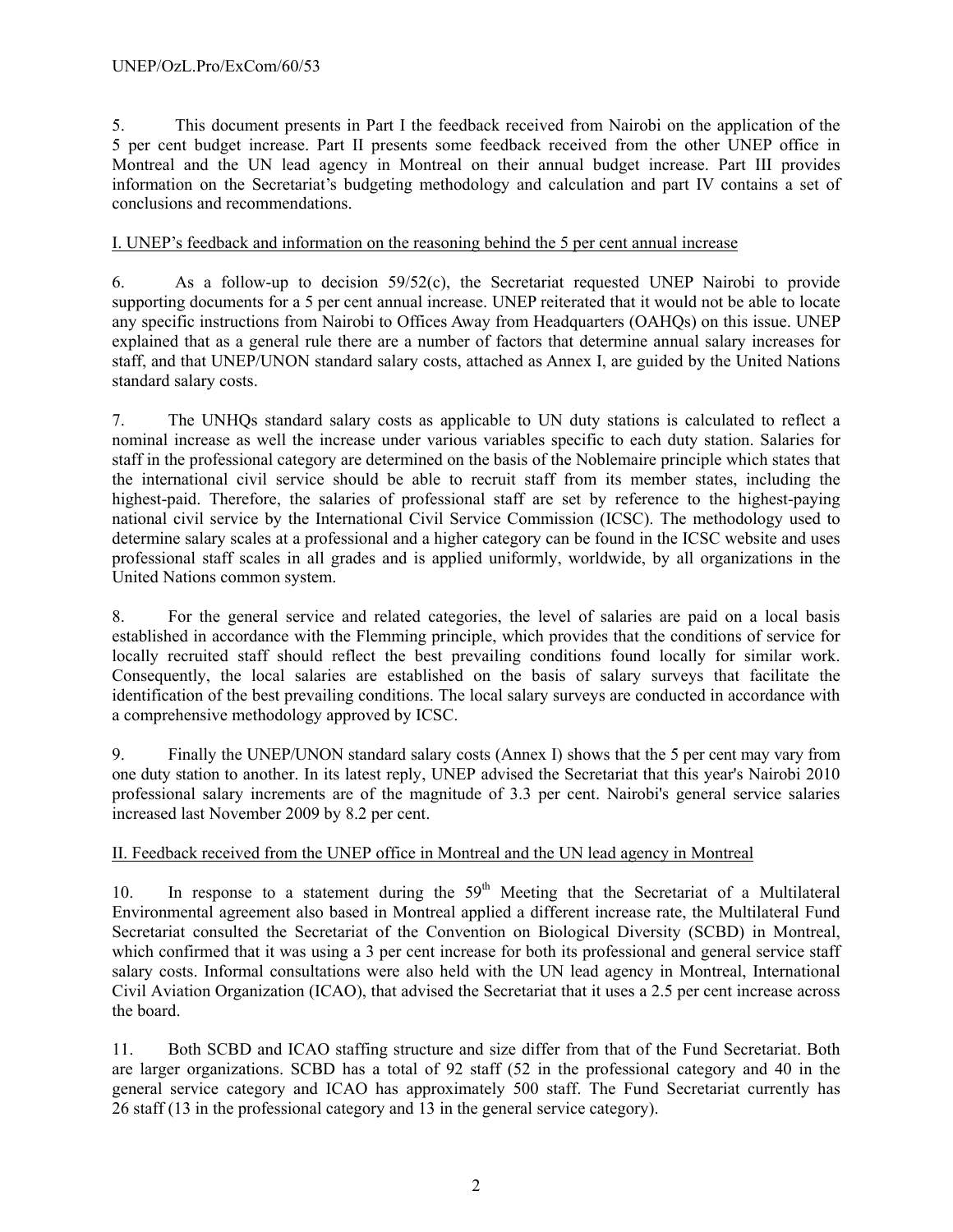12. In all organizations the actual annual increase per staff line is not at the level budgeted for and the actual increase in percentage varies from one budget line to another, giving more flexibility to organizations with a larger number of staff to use savings on some staff lines to cover overruns under other staff lines. In an institution with a large number of staff like ICAO and SCBD there would be ample flexibility to cover overruns.

## III. MLF Budgeting methodology and practices

13. A historical review of the Secretariat's budget shows that the 5 per cent had been applied since inception for budgeting staff costs following UNEP/UNON standard salary costs. Annex I provides the average salary costs for 2008 - 2009 and 2010 - 2011 issued by Nairobi as a guide for its duty stations and reflects a 5 per cent increase between the 2008 - 2009 salary costs and the 2010 - 2011 salary costs for the Montreal duty station. The standard salary costs issued by Nairobi are indicative averages and were provided with the understanding that the actual staff cost may be more or less than the figure in the table due to the differences in costs or benefits taken by the staff member. When preparing their budgets for staff costs, offices were reminded that each office annual budget should be adjusted accordingly when such information is available and/or after considering the actual expenditures.

14. The Fund Secretariat uses its actual staff costs as a basis to prepare its staff proposed budgets when actual costs are available. The one shot expenses for newly recruited staff and their dependants such as installation grants, travel from the place of recruitment to the new duty station, shipment and insurance for personnel effects are not budgeted for. Costs related to staff members, departures, and transfers as well as costs of replacements are also not budgeted for. Since Montreal is a Headquarters category ("H") duty station, home leave entitlements take place every 2 years for entitled staff member which leads to a difference in cost under the actual staff line cost from one year to the other.

15. The Fund Secretariat had revised its budget estimates to reflect actual staff costs as recorded in the UNEP final accounts in 2004. However an attempt to compare actual increases by budget line for 2005/2004, 2006/2005, 2007/2006 and 2008/2007 shows that the increase rates by staff line are not meaningful in the light of staff movement and change of status in recent years.

16. The comparison in actual staff costs between 2008 and 2009 is still not meaningful either in the light of the recent revised staffing structure as per decision  $54/44$  whereby the  $44<sup>th</sup>$  Meeting of the Executive Committee approved the upgrading of one Deputy Chief Officer post from P5 to D1 starting in 2009; the establishment of a new P3 post and downgrading of one post from P5 to P3 starting in 2008; the upgrade of the post of the Associate Executive Assistant from P2 to P3 starting in 2008; and the approval of two new G6 posts starting in 2008. As a result of the Secretariat's restructuring, the 2009 accounts reflect large savings under the new position lines yet to be recruited or whose promotion took place late in the accounting year.

17. A quick review of the accounts from 2004 to 2008 reflects some overruns under staff lines that have been on board with no change in grade, status or duty station since 2004 despite efforts made to use the 2004 actual staff costs as a basis. This would lead to the conclusion that the 5 per cent increase rate is conservative in some cases.

18. Most importantly, actual staff cost differentials from having the Fund Secretariat placed in Montreal as opposed to Nairobi is covered by the Government of Canada. This leads to the conclusion that the 5 per cent increase rate as it applies to the Fund Secretariat staff cost should be equal to the increase rate applicable to the Nairobi duty station rather than to one of the other UNEP office in Montreal. As indicated in paragraph 1 above, in its latest reply UNEP advised the Secretariat that this year's 2010 professional salary increments are of the magnitude of 3.3 per cent and the Nairobi's general service salaries increased last November 2009 by 8.2 per cent leading to a overall increase of 5.75 per cent for the Nairobi duty station.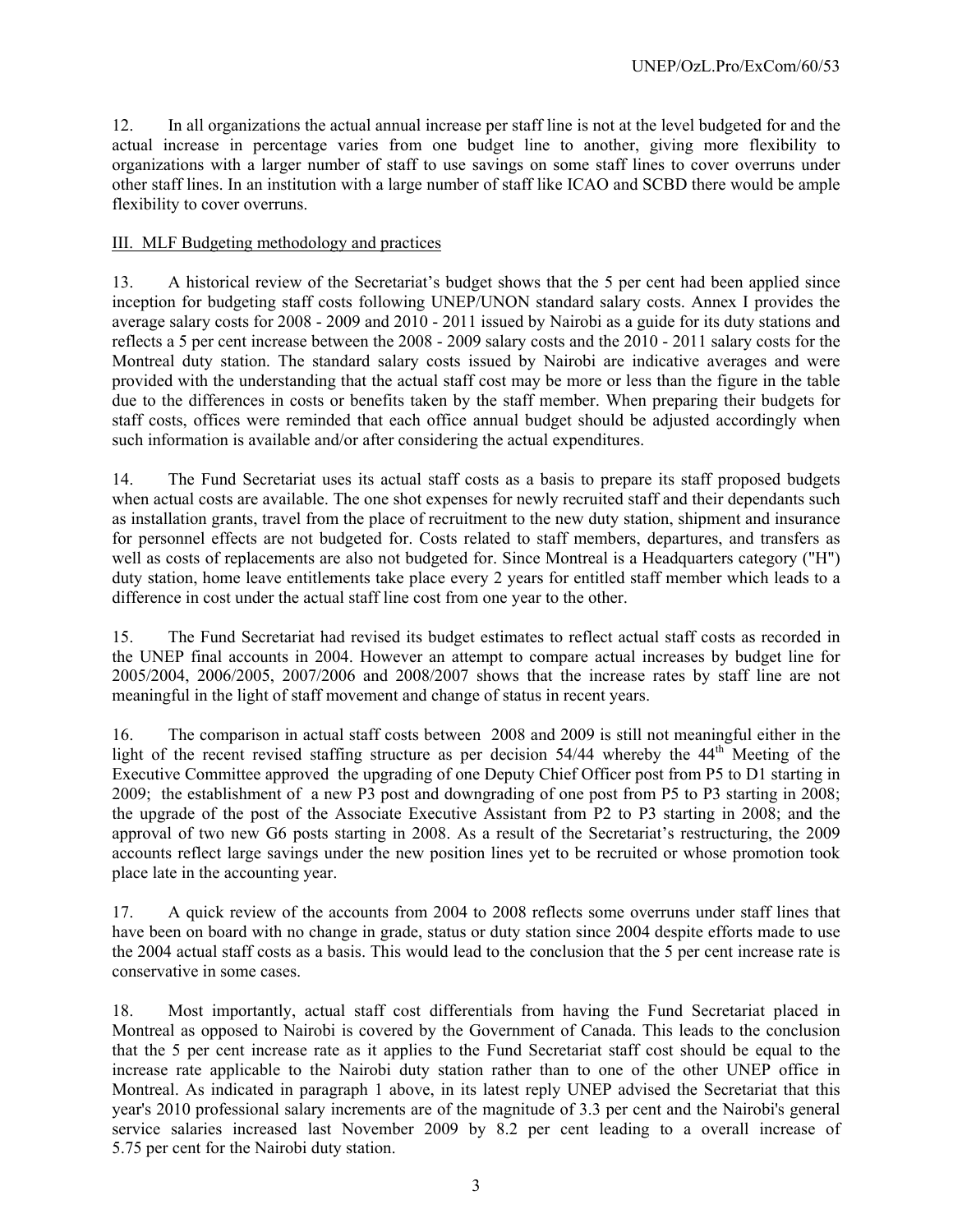## IV. Conclusions and recommendations

19. The budgeting experience shows that the 5 per cent annual increase is not excessive in the case of the MLF and can not be compared to the rate used by the other UNEP office based in Montreal since the two offices operate under different Host Government Agreements with the host country. Under the SCBD agreement, the Host Government's annual contribution to the SCBD, since its establishment in Montreal, amounts to US \$1,000,000 per annum with an annual increase against this amount of 2 per cent per annum starting 2006. The contribution history from the Government of Canada to the Fund Secretariat on its staff differentials shows a net increase in the cost differentials on staff cost from US \$213,138 in 2003 to US \$324,100 in 2008.

20. The UN rules and regulations on staff member's entitlements require that these entitlements be settled even if no adequate increases are factored in. Settlement of staff salaries is made by payroll in Nairobi and determined by the office of the Human Resources at headquarters as per UN guidelines regardless of whether or not funds are provided for. There is no written rule for a 5 per cent increase, UNEP confirmed that the 5 per cent flat increase is justified and is determined from an average for all UN staff entitlements and cannot be predicted with accuracy.

- 21. The Executive Committee may wish to consider:
	- (a) i) Noting the report prepared by the Secretariat on the Budget of the Multilateral Fund contained in document UNEP/OzL.Pro/ExCom/60/53;
		- ii) The explanation provided by UNEP justifying a 5 per cent annual increase as applied historically to the Multilateral Fund Secretariat's staff cost estimates;
		- iii) The explanation provided by the Secretariat regarding the difference in the rate of increase between the two UNEP Secretariats in Montreal;
	- (b) Maintaining the salary staff component costs of the 2011 budget approved at 5 per cent increase against the 2010 staff costs totalling US \$3,771,753 and revising the 2012 salary staff component costs of the budget to calculate it on a basis of a 5 per cent increase against the 2011 staff totalling US \$3,938,992 as shown in Annex II to this document in line with Nairobi staff costs as reflected in the Host Government Agreement;
	- (c) Or revising the salary staff component costs of the 2011 budget to reflect a 3 per cent increase against the 2010 staff costs totalling US \$3,699,910 and revise the 2012 salary staff component costs of the budget totalling US \$3,810,907 which is calculated on a basis of a 3 per cent inflation rate against the 2011 staff cost levels as shown in Annex III to this document.

**-----------**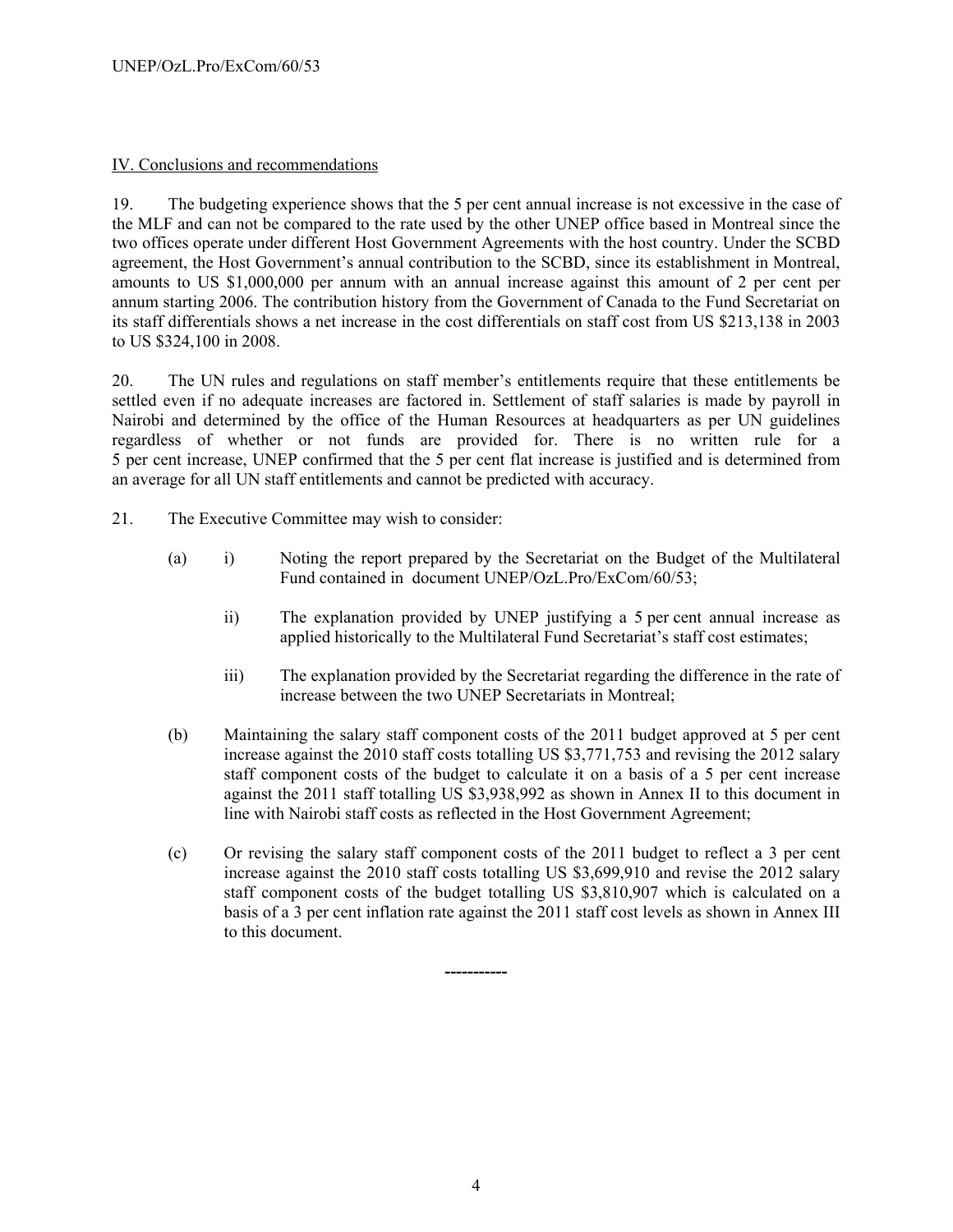UNEP/OzL.Pro/ExCom/60/53 Annex I Page 1

### **UNEP/UNON Standard Salary Costs**

|                      | <b>ANNUAL INDICATIVE STAFF COST FOR BIENNIUM 2008-2009</b> |                |                   |           |         |         |         |  |  |
|----------------------|------------------------------------------------------------|----------------|-------------------|-----------|---------|---------|---------|--|--|
|                      |                                                            |                | (Amounts in US\$) |           |         |         |         |  |  |
| <b>DUTY STATIONS</b> |                                                            |                |                   |           |         |         |         |  |  |
|                      | D <sub>2</sub>                                             | D <sub>1</sub> | P <sub>5</sub>    | <b>P4</b> | P3      | P2/1    | LL.     |  |  |
|                      | Average                                                    | Average        | Average           | Average   | Average | Average | Average |  |  |
| <b>ATHENS</b>        | 229,568                                                    | 212,889        | 192,352           | 160,507   | 142,633 | 118,207 | 93,060  |  |  |
| <b>BAHRAIN</b>       | 244,099                                                    | 232,438        | 210,577           | 178,153   | 150,720 | 120,259 | 59,023  |  |  |
| <b>BANGKOK</b>       | 200,976                                                    | 189,724        | 173,502           | 151,594   | 123,113 | 97,542  | 57,294  |  |  |
| <b>BONN</b>          | 243,002                                                    | 223,981        | 202,923           | 177,356   | 148,920 | 120,703 | 140,359 |  |  |
| <b>CAIRO</b>         | 231,728                                                    | 201,881        | 206,105           | 182,435   | 149,216 | 121,375 | 54,369  |  |  |
| <b>GENEVA</b>        | 252,102                                                    | 234,489        | 205,455           | 177,631   | 148,387 | 119,420 | 144,815 |  |  |
| <b>HAGUE</b>         | 246,525                                                    | 235,600        | 191,986           | 171,353   | 138,620 | 117,597 | 122,254 |  |  |
| <b>KINGSTON</b>      | 211,578                                                    | 201,330        | 185,685           | 155,258   | 130,318 | 107,832 | 63,440  |  |  |
| <b>MEXICO</b>        | 203,824                                                    | 194,728        | 180,891           | 152,117   | 129,044 | 102,418 | 56,133  |  |  |
| <b>MONTREAL</b>      | 214,346                                                    | 204,580        | 182,500           | 159,123   | 133,991 | 108,251 | 98,413  |  |  |
| <b>NAIROBI</b>       | 228,209                                                    | 208,481        | 193,054           | 166,056   | 136,760 | 108,662 | 41,493  |  |  |
| <b>NEW YORK</b>      | 228,838                                                    | 215,796        | 194,296           | 168,198   | 138,974 | 112,284 | 102,776 |  |  |
| <b>OSAKA</b>         | 263,759                                                    | 242,925        | 219,678           | 191,830   | 161,112 | 130,895 | 154,066 |  |  |
| <b>PARIS</b>         | 247,942                                                    | 228,489        | 206,910           | 180,801   | 151,821 | 123,129 | 143,621 |  |  |
| <b>SHIGA</b>         | 263,759                                                    | 242,925        | 219,678           | 191,830   | 161,112 | 130,895 | 154,066 |  |  |
| <b>VIENNA</b>        | 239,596                                                    | 220,227        | 200,811           | 174,239   | 144,414 | 114,551 | 127,593 |  |  |

### **LL: Local Level**

Note: The above figures are indicative averages for staff cost for 2008-2009.

Kindly note that the actual staff cost may be more or less than the figures above due to differences in cost of benefits taken by the s/m and the budgets should be adjusted accordingly when such information is available and/or after considering actual expenditures.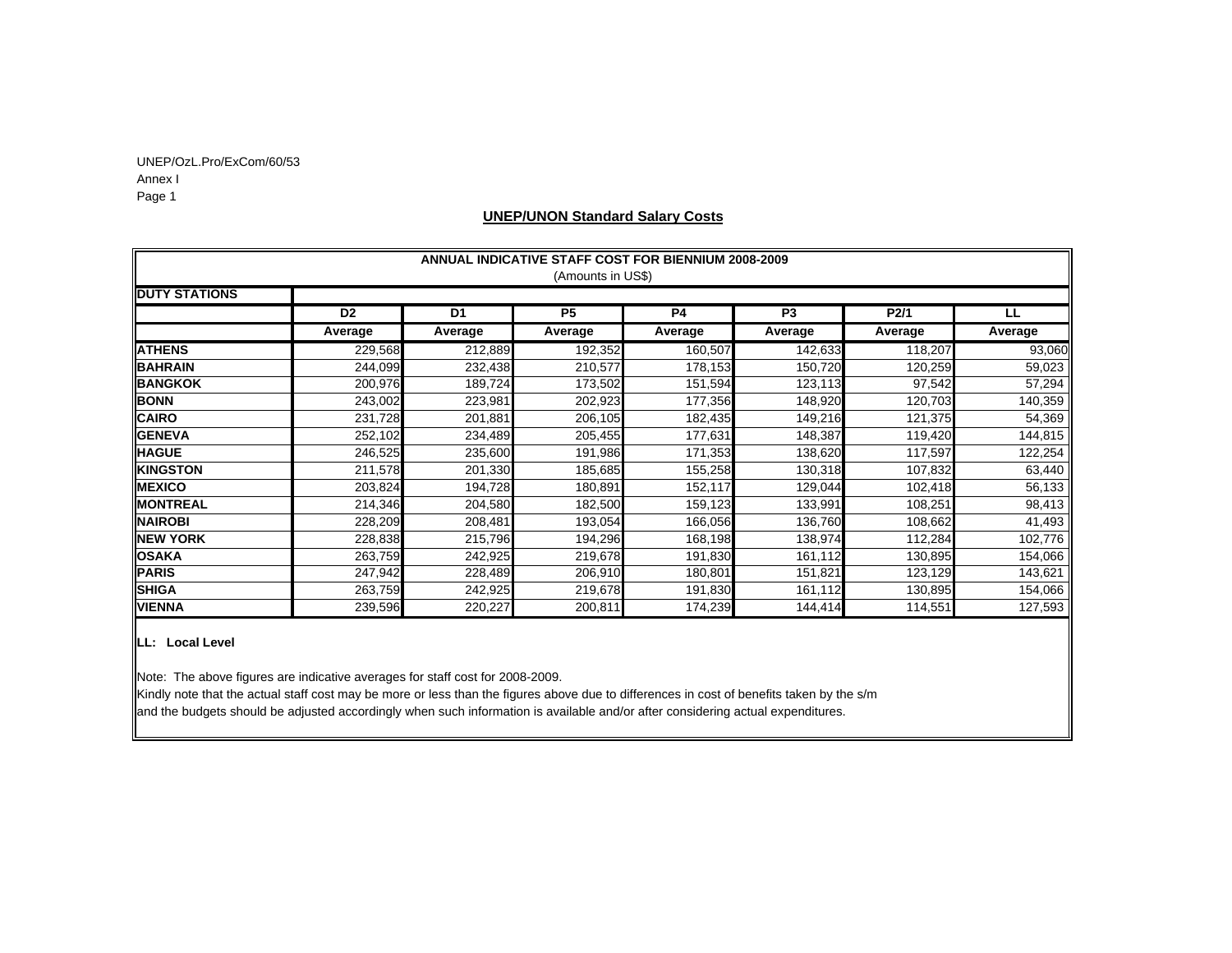### Annex I Page 2 UNEP/OzL.Pro/ExCom/60/53

| <b>ANNUAL INDICATIVE STAFF COST FOR BIENNIUM 2010-2011</b> |                   |                |           |           |                |         |         |  |  |  |
|------------------------------------------------------------|-------------------|----------------|-----------|-----------|----------------|---------|---------|--|--|--|
|                                                            | (Amounts in US\$) |                |           |           |                |         |         |  |  |  |
| <b>DUTY STATIONS</b>                                       |                   |                |           |           |                |         |         |  |  |  |
|                                                            | D <sub>2</sub>    | D <sub>1</sub> | <b>P5</b> | <b>P4</b> | P <sub>3</sub> | P2/1    | LL      |  |  |  |
|                                                            | Average           | Average        | Average   | Average   | Average        | Average | Average |  |  |  |
| <b>ATHENS</b>                                              | 241,047           | 223,534        | 201,970   | 168,532   | 149,765        | 124,117 | 97,713  |  |  |  |
| <b>BAHRAIN</b>                                             | 256,304           | 244,060        | 221,106   | 187,061   | 158,256        | 126,272 | 61,974  |  |  |  |
| <b>BANGKOK</b>                                             | 211,025           | 199,211        | 182,177   | 159,174   | 129,268        | 102,419 | 60,159  |  |  |  |
| <b>BONN</b>                                                | 255,152           | 235,180        | 213,069   | 186,224   | 156,366        | 126,738 | 147,377 |  |  |  |
| <b>CAIRO</b>                                               | 243,314           | 211,975        | 216,411   | 191,557   | 156,677        | 127,443 | 57,088  |  |  |  |
| <b>GENEVA</b>                                              | 264,707           | 246,213        | 215,728   | 186,513   | 155,806        | 125,391 | 152,055 |  |  |  |
| <b>HAGUE</b>                                               | 258,851           | 247,380        | 201,585   | 179,920   | 145,551        | 123,477 | 128,367 |  |  |  |
| <b>KINGSTON</b>                                            | 222,157           | 211,397        | 194,969   | 163,020   | 136,834        | 113,223 | 66,612  |  |  |  |
| <b>MEXICO</b>                                              | 214,015           | 204,465        | 189,935   | 159,722   | 135,496        | 107,539 | 58,940  |  |  |  |
| <b>MONTREAL</b>                                            | 225,063           | 214,809        | 191,625   | 167,079   | 140,691        | 113,663 | 103,334 |  |  |  |
| <b>NAIROBI</b>                                             | 239,620           | 218,905        | 202,707   | 174,359   | 143,598        | 114,095 | 43,567  |  |  |  |
| <b>NEW YORK</b>                                            | 240,280           | 226,586        | 204,011   | 176,608   | 145,923        | 117,898 | 107,915 |  |  |  |
| <b>OSAKA</b>                                               | 276,947           | 255,071        | 230,662   | 201,422   | 169,168        | 137,439 | 161,770 |  |  |  |
| <b>PARIS</b>                                               | 260,339           | 239,913        | 217,255   | 189,841   | 159,412        | 129,285 | 150,802 |  |  |  |
| <b>SHIGA</b>                                               | 276,947           | 255,071        | 230,662   | 201,422   | 169,168        | 137,439 | 161,770 |  |  |  |
| <b>VIENNA</b>                                              | 251,576           | 231,238        | 210,852   | 182,950   | 151,635        | 120,279 | 133,972 |  |  |  |

### **UNEP/UNON Standard Salary Costs**

**LL: Local Level**

Note: The above figures are indicative averages for staff cost for 2010-2011.

Kindly note that the actual staff cost may be more or less than the figures above due to differences in cost of benefits taken by the s/m and the budgets should be adjusted accordingly when such information is available and/or after considering actual expenditures.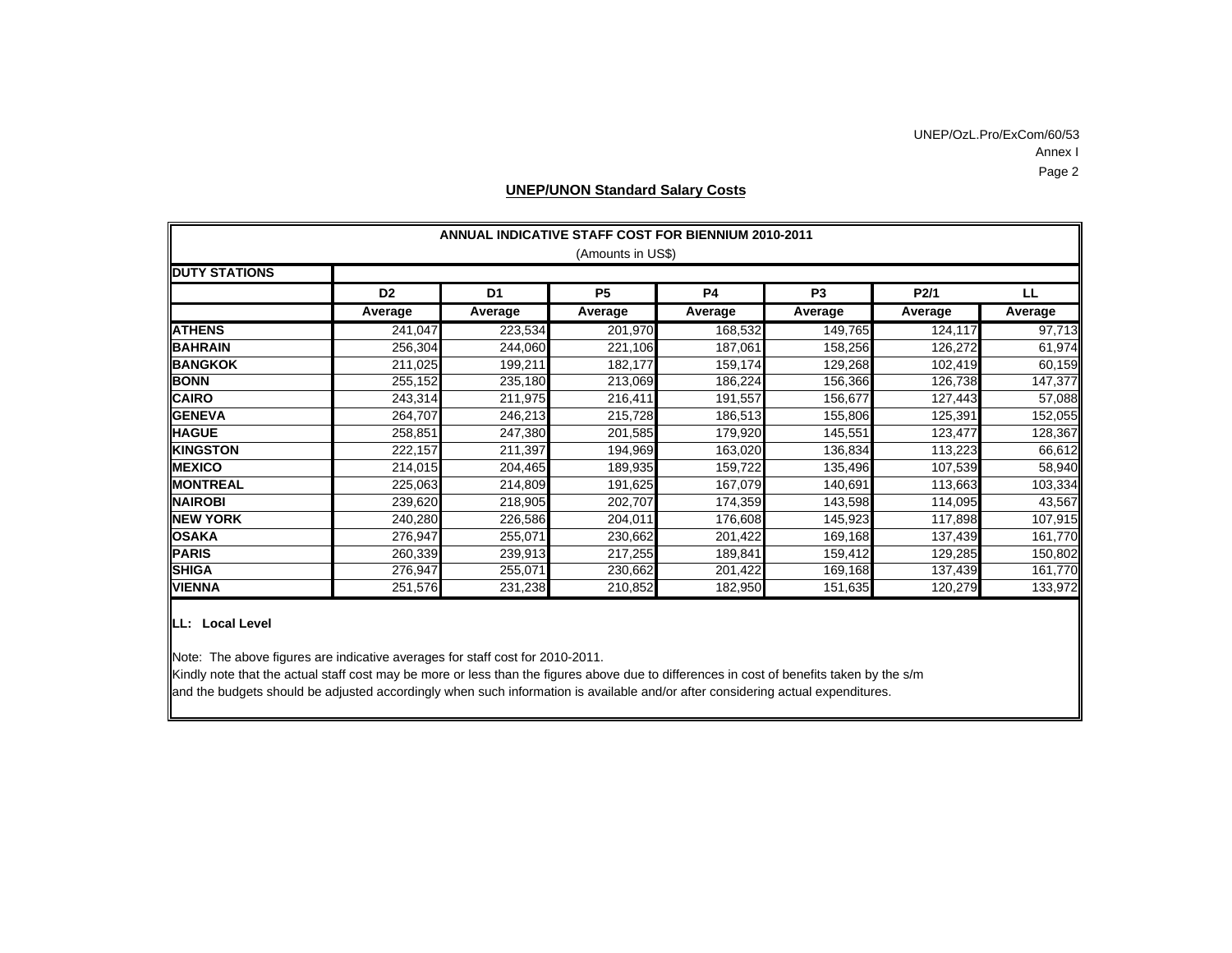UNEP/OzL.Pro/ExCom/60/53 Annex IIPage 1

#### **BUDGET A - 5% Increase**

### **APPROVED 2010 AND 2011 WITH 5 PER CENT INCREASE AND REVISED 2012 BUDGETS OF THE FUND SECRETARIAT**

|      |                 |                                                                                                   | Approved  | Approved       | Approved       | Revised   |
|------|-----------------|---------------------------------------------------------------------------------------------------|-----------|----------------|----------------|-----------|
|      |                 |                                                                                                   | 2010      | 2011           | 2012           | 2012      |
| 10   |                 | PERSONNEL COMPONENT                                                                               |           |                |                |           |
| 1100 |                 | Project Personnel (Title & Grade)                                                                 |           |                |                |           |
|      | 01              | Chief Officer (D2)                                                                                | 219,316   | 230,282        | 237,190        | 241,796   |
|      | 02              | Deputy Chief Officer (D1)*                                                                        | 216,438   | 227,260        | 234,078        | 238,623   |
|      | 03              | Programme Management Officer (P3)*                                                                | 143,446   | 150,618        | 155,137        | 158,149   |
|      | 04              | Senior Project Management Officer (P5)                                                            | 195,587   | 205,366        | 211,527        | 215,635   |
|      | 05              | Senior Project Management Officer (P5)                                                            | 195,587   | 205,366        | 211,527        | 215,635   |
|      | 06              | Senior Project Management Officer (P5)                                                            | 195,587   | 205,366        | 211,527        | 215,635   |
|      | 07              | Senior Project Management Officer (P5)                                                            | 195,587   | 205,366        | 211,527        | 215,635   |
|      | 08              | Information Management Officer (P3)                                                               | 172,941   | 181,588        | 187,036        | 190,668   |
|      | 09              | Senior Admin & Fund Management Officer (P5)**                                                     | 175,483   | 184,257        | 189,785        | 193,470   |
|      | 10              | Senior Monitoring and Evaluation Officer (P5)*                                                    | 195,587   | 205,366        | 211,527        | 215,635   |
|      | 11              | Programme Management Officer (P3)                                                                 | 143,446   | 150,618        | 155,137        | 158,149   |
|      | 12              | Associate IT Officer (P2)                                                                         | 86,787    | 91,127         | 93,860         | 95,683    |
|      | 13              | Associate HR Officer (P2)                                                                         |           | $\blacksquare$ |                |           |
|      | $\overline{14}$ | Programme Management Officer (P3)*                                                                | 143,446   | 150,618        | 155,137        | 158,149   |
| 1199 |                 | Sub-Total                                                                                         | 2,279,238 | 2,393,200      | 2,464,996      | 2,512,860 |
| 1200 | Consultants     |                                                                                                   |           |                |                |           |
|      | 01              | Technical and project review                                                                      | 100,000   |                |                |           |
|      | 02 <sub>2</sub> | MCII consultants ((Decision $59/45(f)$ )                                                          | 50,000    |                |                |           |
|      | 03              | MYA tables access and development (cost to be deducted from the M&E budget) (Decision $59/7(c)$ ) | 60,000    |                |                |           |
| 1299 |                 | Sub-Total                                                                                         | 210,000   | $\blacksquare$ | $\blacksquare$ | $\sim$    |
| 1300 |                 | Administrative Support Personnel                                                                  |           |                |                |           |
|      | 01              | Admin Assistant (G8)                                                                              | 82,442    | 86,564         | 89,161         | 89,161    |
|      | 02              | Meeting Services Assistant (G7)                                                                   | 78,008    | 81,909         | 84,366         | 84,366    |
|      | 03              | Programme Assistant (G8)                                                                          | 82,442    | 86,564         | 89,161         | 89,161    |
|      | 04              | Senior Secretary (G6)                                                                             | 61,068    | 64,122         | 66,045         | 66,045    |
|      | 05              | Senior Secretary (G6)                                                                             | 61,068    | 64,122         | 66,045         | 66,045    |
|      | 06              | Computer Operations Assistant (G8)                                                                | 82,442    | 86,564         | 89,161         | 89,161    |
|      | 07              | Programme Assistant (G6)                                                                          | 64,543    | 67,770         | 69,803         | 69,803    |
|      | 08              | Secretary/Clerk, Administration (G7)                                                              | 69,238    | 72,700         | 74,881         | 74,881    |
|      | 09              | Registry Clerk (G5)                                                                               | 52,753    | 55,391         | 57,052         | 57,052    |
|      | 10              | Database Assistant (G8)                                                                           | 82,442    | 86,564         | 89,161         | 89,161    |
|      | 11              | Secretary, Monitoring & Evaluation (G6)                                                           | 61,068    | 64,122         | 66,045         | 66,045    |
|      | 12              | IMIS Assistant (G6)                                                                               |           |                |                |           |
|      | 13              | Secretary (G6)                                                                                    | 61.068    | 64,122         | 66,045         | 66,045    |
|      | 14              | Programme Assistant (G6)                                                                          | 61,068    | 64,122         | 66,045         | 66,045    |
|      |                 | Sub-Total                                                                                         | 899,651   | 944,634        | 972,973        | 972,973   |
| 1330 |                 | <b>Conference Servicing Cost</b>                                                                  |           |                |                |           |
| 1333 |                 | Meeting Services: ExCom Montreal                                                                  | 260,000   |                |                |           |
| 1334 |                 | Meeting Services: ExCom Montreal                                                                  | 260,000   |                |                |           |
| 1336 |                 | Meeting Services: ExCom Montreal                                                                  | 260,000   |                |                |           |
| 1335 |                 | Temporary assistance                                                                              | 65,000    |                |                |           |
|      |                 | Sub-Total                                                                                         | 845,000   |                |                |           |
| 1399 |                 | TOTAL ADMINISTRATIVE SUPPORT                                                                      | 1,744,651 | 944,634        | 972,973        | 972,973   |

\* Do not include travel cost and installation grant to be incurred upon initial recruitment of staff members

\*\* Difference in cost between P4 and P5 is to be charged to BL 2101

Note: Personnal cost under 1100 and 1300 will be offset by US \$324,100 based on 2008 actual differentials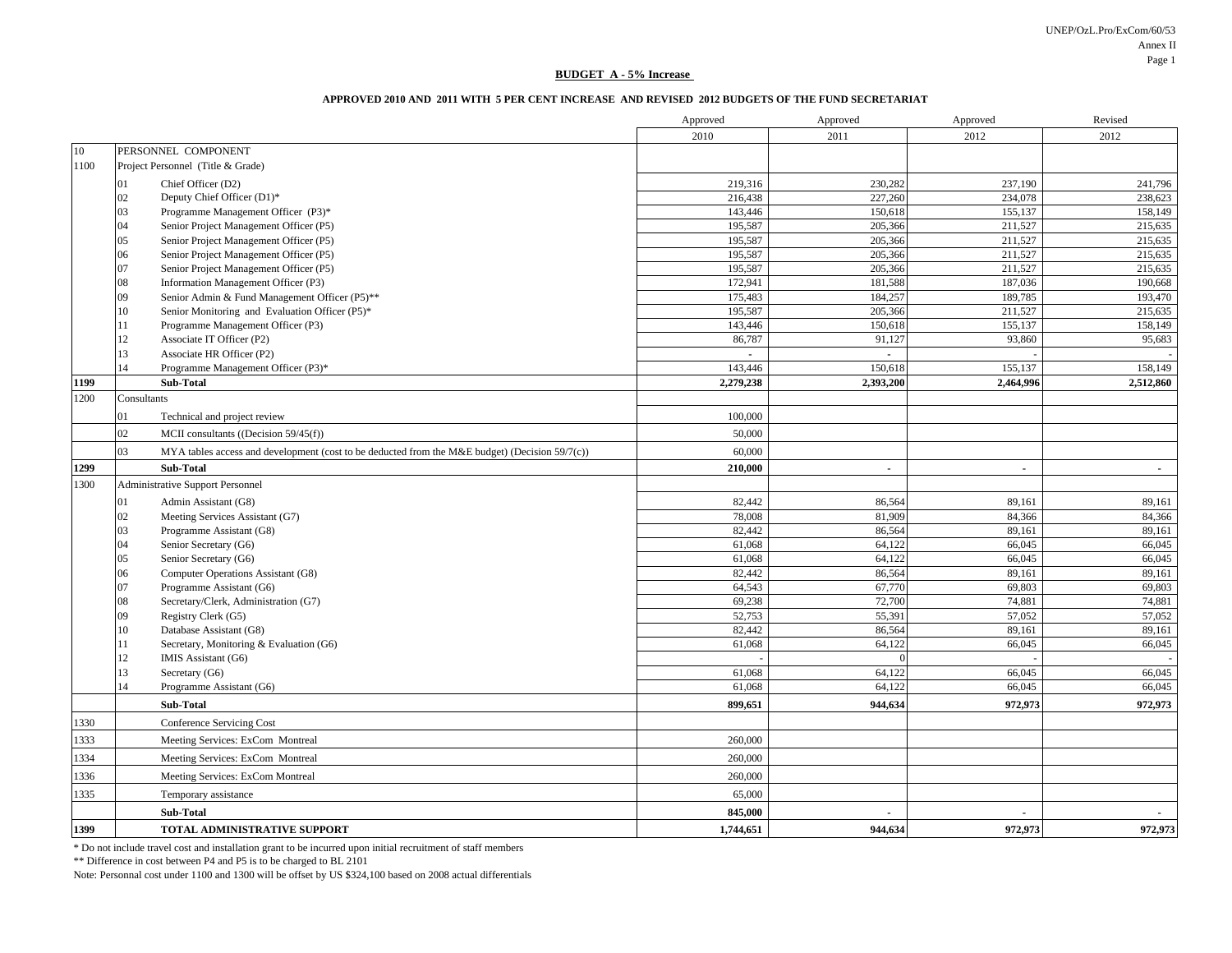|      |               |                                                                     | Approved  | Approved       | Approved       | Revised   |
|------|---------------|---------------------------------------------------------------------|-----------|----------------|----------------|-----------|
|      |               |                                                                     | 2010      | 2011           | 2012           | 2012      |
| 1600 |               | Travel on official business                                         |           |                |                |           |
|      | 01            | <b>Mission Costs</b>                                                | 208,000   |                |                |           |
|      | 02            | Network Meetings (4)                                                | 20,000    |                |                |           |
| 1699 |               | Sub-Total                                                           | 228,000   | $\blacksquare$ | $\sim$         | $\sim$    |
| 1999 |               | <b>COMPONENT TOTAL</b>                                              | 4,461,890 | 3,337,834      | 3,437,969      | 3,485,833 |
| 20   |               | CONTRACTUAL COMPONENT                                               |           |                |                |           |
| 2100 | Sub-contracts |                                                                     |           |                |                |           |
|      | 01            | Treasury services (Decision 59/51 (b))                              | 500,000   |                |                |           |
| 2999 |               | <b>COMPONENT TOTAL</b>                                              | 500,000   | $\sim$         | $\sim$         | $\sim$    |
| 30   |               | MEETING PARTICIPATION COMPONENT                                     |           |                |                |           |
| 3300 |               | Travel & DSA for Art 5 delegates to ExCom Meetings                  |           |                |                |           |
|      | 01            | Travel of Chairperson and Vice-Chairperson                          | 15,000    |                |                |           |
|      | 02            | Executive Committee (3)                                             | 225,000   |                |                |           |
| 3999 |               | <b>COMPONENT TOTAL</b>                                              | 240,000   | $\blacksquare$ | $\blacksquare$ |           |
| 40   |               | EQUIPMENT COMPONENT                                                 |           |                |                |           |
| 4100 | Expendables   |                                                                     |           |                |                |           |
|      | 01            | <b>Office Stationery</b>                                            | 19,500    |                |                |           |
|      | 02            | Computer expendable (Software, accessories, hubs, switches, memory) | 11,700    |                |                |           |
| 4199 |               | <b>Sub-Total</b>                                                    | 31,200    | $\blacksquare$ | $\blacksquare$ | $\sim$    |
| 4200 |               | Non-Expendable Equipment                                            |           |                |                |           |
|      | 01            | Computers, printers                                                 | 13,000    |                |                |           |
|      | 02            | Other expendable equipment (Shelves, Furnitures)                    | 6,500     |                |                |           |
| 4299 |               | <b>Sub-Total</b>                                                    | 19,500    | $\blacksquare$ | $\sim$         | $\sim$    |
| 4300 | Premises      |                                                                     |           |                |                |           |
|      | 01            | Rental of office premises***                                        | 870,282   |                |                |           |
|      |               | <b>Sub-Total</b>                                                    | 870.282   | $\blacksquare$ | $\blacksquare$ | $\sim$    |
| 4999 |               | <b>COMPONENT TOTAL</b>                                              | 920,982   | $\blacksquare$ | $\blacksquare$ | $\sim$    |

\*\*\* Based on 2008 actual differentials, the rental costs will be offset by US \$824,034 leaving an amount of US \$46,248 to be charged to the Fund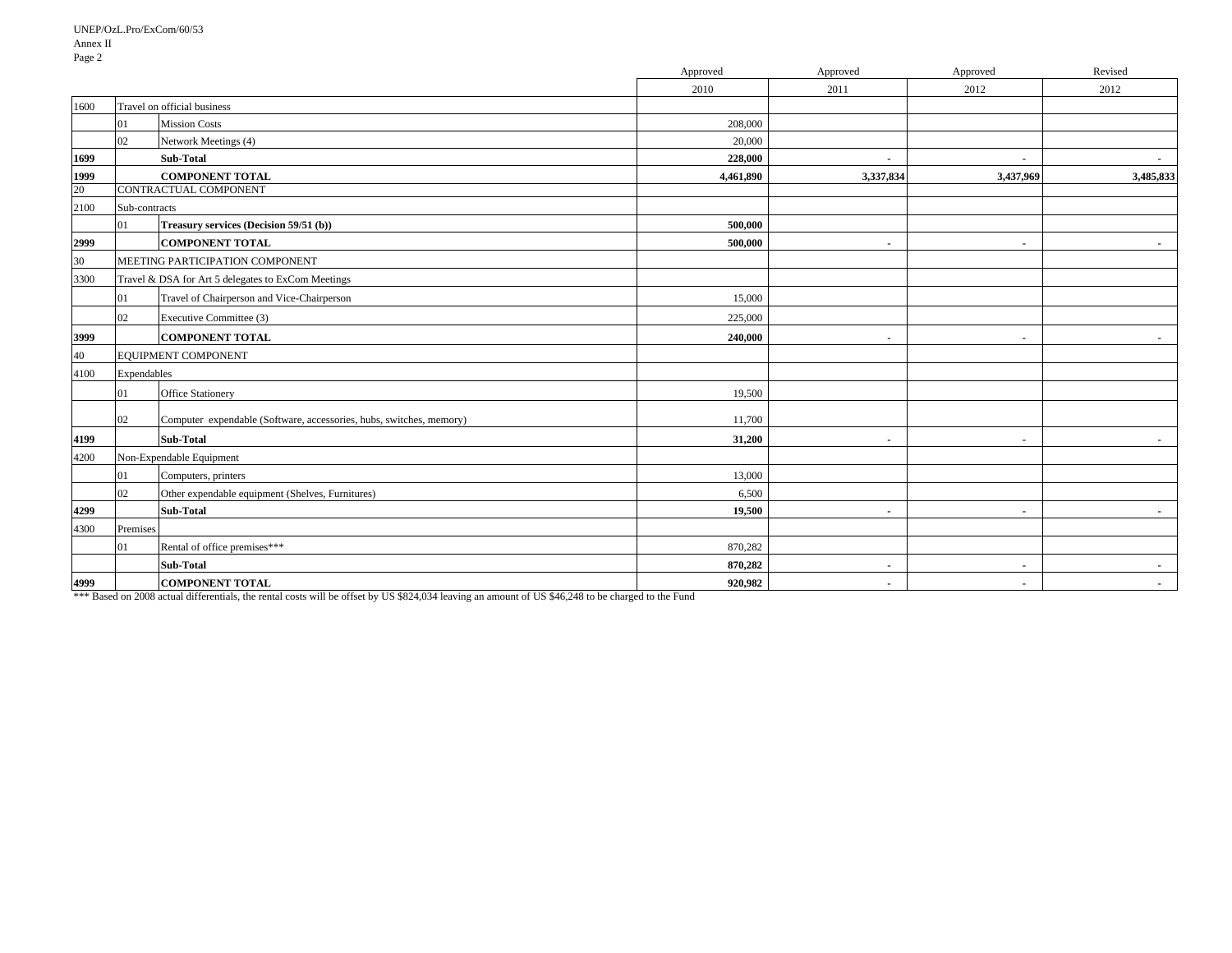UNEP/OzL.Pro/ExCom/60/53

|                    |                        |                                                      | Approved  | Approved                 | Approved       | 1 agu J<br>Revised |
|--------------------|------------------------|------------------------------------------------------|-----------|--------------------------|----------------|--------------------|
|                    |                        |                                                      | 2010      | 2011                     | 2012           | 2012               |
|                    |                        |                                                      |           |                          |                |                    |
| 50                 |                        | MISCELLANEOUS COMPONENT                              |           |                          |                |                    |
| 5100               |                        | Operation and Maintenance of Equipment               |           |                          |                |                    |
|                    | 01                     | Computers and printers, etc.(toners, colour printer) | 9,000     |                          |                |                    |
|                    | 02                     | Maintenance of office premises                       | 9,000     |                          |                |                    |
|                    | 03                     | Rental of photocopiers (office)                      | 19,500    |                          |                |                    |
|                    | 04                     | Telecommunication equipment rental                   | 9,000     |                          |                |                    |
|                    | 05                     | Network maintenance (2 server rooms)                 | 16,250    |                          |                |                    |
| 5199               |                        | <b>Sub-Total</b>                                     | 62,750    | $\blacksquare$           | $\blacksquare$ | $\sim$             |
| 5200               | <b>Reporting Costs</b> |                                                      |           |                          |                |                    |
|                    | $_{01}$                | Executive Committee meetings and reports to MOP      | 20,000    |                          |                |                    |
| 5299               |                        | Sub-Total                                            | 20,000    | $\blacksquare$           | $\blacksquare$ | $\sim$             |
| 5300               | Sundries               |                                                      |           |                          |                |                    |
|                    | 01                     | Communications                                       | 65,000    |                          |                |                    |
|                    | 02                     | <b>Freight Charges</b>                               | 15,000    |                          |                |                    |
|                    | 03                     | <b>Bank Charges</b>                                  | 5,000     |                          |                |                    |
|                    | 05                     | <b>Staff Training</b>                                | 20,137    |                          |                |                    |
| 5399               |                        | Sub-Total                                            | 105,137   | $\overline{\phantom{a}}$ | $\blacksquare$ | $\sim$             |
| 5400               |                        | Hospitality & Entertainment                          |           |                          |                |                    |
|                    | 01                     | Hospitality costs                                    | 13,000    |                          |                |                    |
| 5499               |                        | Sub-Total                                            | 13,000    | $\blacksquare$           | $\blacksquare$ | $\sim$             |
| 5999               |                        | <b>COMPONENT TOTAL</b>                               | 200,887   | $\blacksquare$           | $\sim$         | $\sim$             |
| <b>GRAND TOTAL</b> |                        |                                                      | 6,323,759 | 3,337,834                | 3,437,969      | 3,485,833          |
|                    |                        | Programme Support Costs (13%)                        | 413,256   | 433,918                  | 446,936        | 453,158            |
|                    |                        | <b>COST TO MULTILATERAL FUND</b>                     | 6,737,015 | 3,771,753                | 3,884,905      | 3,938,992          |
|                    |                        | Previous budget schedule                             | 6,737,015 | 3,771,753                |                | 3,884,908          |
|                    |                        | <b>Increase/decrease</b>                             | (0)       |                          |                | 54,084             |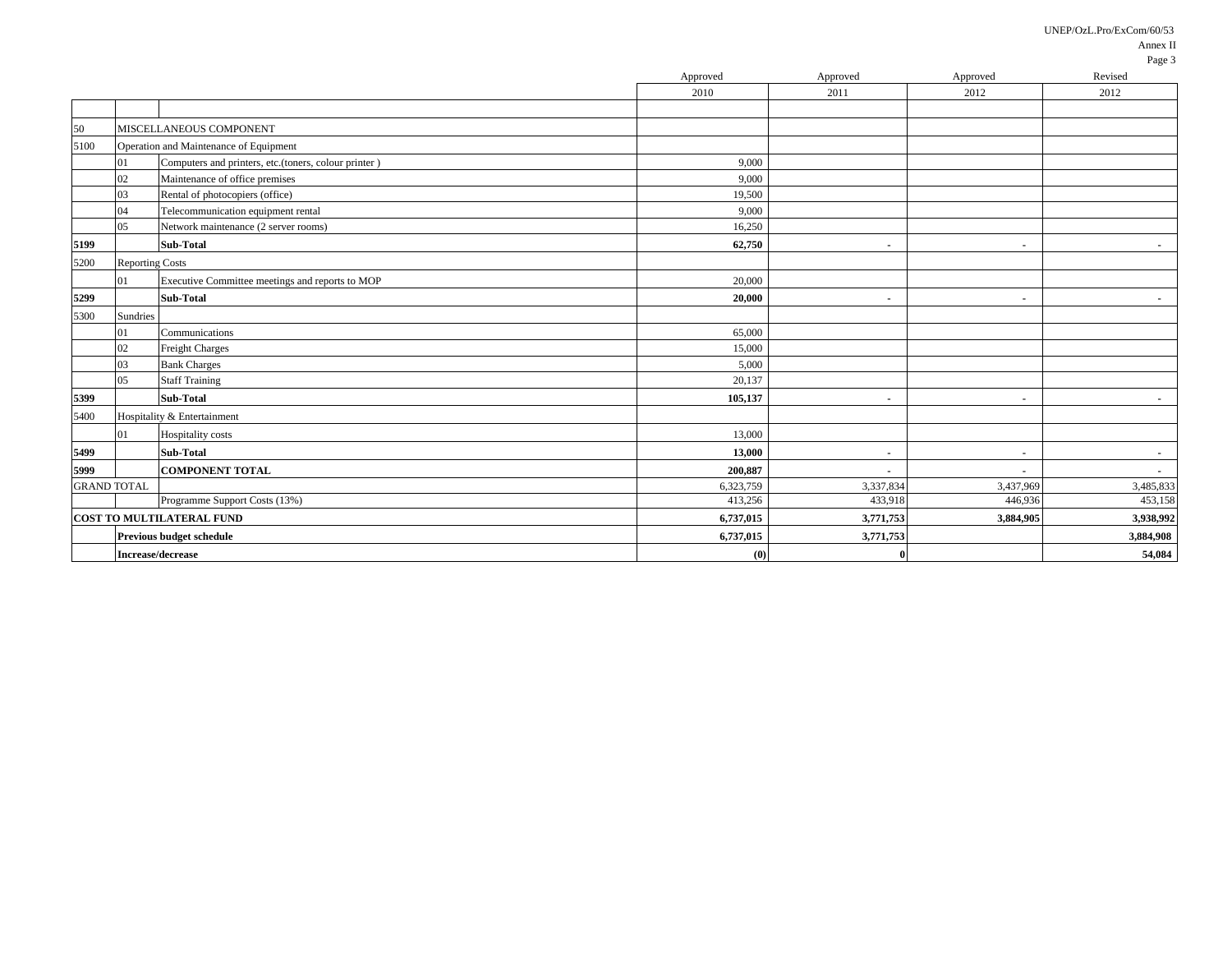UNEP/OzL.Pro/ExCom/60/53 Annex III Page 1

#### **BUDGET B - 3% Increase**

### **APPROVED 2010, REVISED 3 PER CENT INCREASE OF 2011 AND 2012 BUDGETS OF THE FUND SECRETARIAT**

|      |             |                                                                                                   | Approved  | Approved       | Revised        | Approved       | Revised        |
|------|-------------|---------------------------------------------------------------------------------------------------|-----------|----------------|----------------|----------------|----------------|
|      |             |                                                                                                   | 2010      | 2011           | 2011           | 2012           | 2012           |
| 10   |             | PERSONNEL COMPONENT                                                                               |           |                |                |                |                |
| 1100 |             | Project Personnel (Title & Grade)                                                                 |           |                |                |                |                |
|      | 01          | Chief Officer (D2)                                                                                | 219,316   | 230,282        | 225,896        | 237,190        | 232,673        |
|      | 02          | Deputy Chief Officer (D1)*                                                                        | 216,438   | 227,260        | 222,931        | 234,078        | 229,619        |
|      | 03          | Programme Management Officer (P3)*                                                                | 143,446   | 150,618        | 147,750        | 155,137        | 152,182        |
|      | 04          | Senior Project Management Officer (P5)                                                            | 195,587   | 205,366        | 201,455        | 211,527        | 207,498        |
|      | 05          | Senior Project Management Officer (P5)                                                            | 195,587   | 205,366        | 201,455        | 211,527        | 207,498        |
|      | 06          | Senior Project Management Officer (P5)                                                            | 195,587   | 205,366        | 201,455        | 211,527        | 207,498        |
|      | 07          | Senior Project Management Officer (P5)                                                            | 195,587   | 205,366        | 201,455        | 211,527        | 207,498        |
|      | 08          | Information Management Officer (P3)                                                               | 172,941   | 181,588        | 178,129        | 187,036        | 183,473        |
|      | 09          | Senior Admin & Fund Management Officer (P5)**                                                     | 175,483   | 184,257        | 180,747        | 189,785        | 186,170        |
|      | 10          | Senior Monitoring and Evaluation Officer (P5)*                                                    | 195,587   | 205,366        | 201,455        | 211,527        | 207,498        |
|      | 11          | Programme Management Officer (P3)                                                                 | 143,446   | 150,618        | 147,750        | 155,137        | 152,182        |
|      | 12          | Associate IT Officer (P2)                                                                         | 86,787    | 91,127         | 89,391         | 93,860         | 92,072         |
|      | 13          | Associate HR Officer (P2)                                                                         |           |                |                |                |                |
|      | 14          | Programme Management Officer (P3)*                                                                | 143,446   | 150,618        | 147,750        | 155,137        | 152,182        |
| 1199 |             | Sub-Total                                                                                         | 2,279,238 | 2,393,200      | 2,347,616      | 2,464,996      | 2,418,044      |
| 1200 | Consultants |                                                                                                   |           |                |                |                |                |
|      | 01          | Technical and project review                                                                      | 100,000   |                |                |                |                |
|      | 02          | MCII consultants ((Decision 59/45(f))                                                             | 50,000    |                |                |                |                |
|      | 03          | MYA tables access and development (cost to be deducted from the M&E budget) (Decision $59/7(c)$ ) | 60,000    |                |                |                |                |
| 1299 |             | Sub-Total                                                                                         | 210,000   | $\blacksquare$ | $\blacksquare$ | $\blacksquare$ | $\blacksquare$ |
| 1300 |             | Administrative Support Personnel                                                                  |           |                |                |                |                |
|      | 01          | Admin Assistant (G8)                                                                              | 82,442    | 86,564         | 84,915         | 89,161         | 87,463         |
|      | 02          | Meeting Services Assistant (G7)                                                                   | 78,008    | 81,909         | 80,349         | 84,366         | 82,759         |
|      | 03          | Programme Assistant (G8)                                                                          | 82,442    | 86,564         | 84,915         | 89,161         | 87,463         |
|      | 04          | Senior Secretary (G6)                                                                             | 61,068    | 64,122         | 62,900         | 66,045         | 64,787         |
|      | 05          | Senior Secretary (G6)                                                                             | 61,068    | 64,122         | 62,900         | 66,045         | 64,787         |
|      | 06          | Computer Operations Assistant (G8)                                                                | 82,442    | 86,564         | 84,915         | 89,161         | 87,463         |
|      | 07          | Programme Assistant (G6)                                                                          | 64,543    | 67,770         | 66,479         | 69,803         | 68,474         |
|      | 08          | Secretary/Clerk, Administration (G7)                                                              | 69,238    | 72,700         | 71,315         | 74,881         | 73,455         |
|      | 09          | Registry Clerk (G5)                                                                               | 52,753    | 55,391         | 54,336         | 57,052         | 55,966         |
|      | 10          | Database Assistant (G8)                                                                           | 82,442    | 86,564         | 84,915         | 89,161         | 87,463         |
|      | 11          | Secretary, Monitoring & Evaluation (G6)                                                           | 61,068    | 64,122         | 62,900         | 66,045         | 64,787         |
|      | 12          | IMIS Assistant (G6)                                                                               |           | $\theta$       | $\Omega$       |                |                |
|      | 13          | Secretary (G6)                                                                                    | 61,068    | 64,122         | 62,900         | 66,045         | 64,787         |
|      | 14          | Programme Assistant (G6)                                                                          | 61,068    | 64,122         | 62,900         | 66,045         | 64,787         |
|      |             | Sub-Total                                                                                         | 899,651   | 944,634        | 926,641        | 972,973        | 954,440        |
| 1330 |             | <b>Conference Servicing Cost</b>                                                                  |           |                |                |                |                |
| 1333 |             | Meeting Services: ExCom Montreal                                                                  | 260,000   |                |                |                |                |
| 1334 |             | Meeting Services: ExCom Montreal                                                                  | 260,000   |                |                |                |                |
| 1336 |             | Meeting Services: ExCom Montreal                                                                  | 260,000   |                |                |                |                |
| 1335 |             | Temporary assistance                                                                              | 65,000    |                |                |                |                |
|      |             | Sub-Total                                                                                         | 845,000   |                |                |                |                |
| 1399 |             | TOTAL ADMINISTRATIVE SUPPORT                                                                      | 1,744,651 | 944,634        | 926,641        | 972,973        | 954,440        |

\* Do not include travel cost and installation grant to be incurred upon initial recruitment of staff members

\*\* Difference in cost between P4 and P5 is to be charged to BL 2101

Note: Personnal cost under 1100 and 1300 will be offset by US \$324,100 based on 2008 actual differentials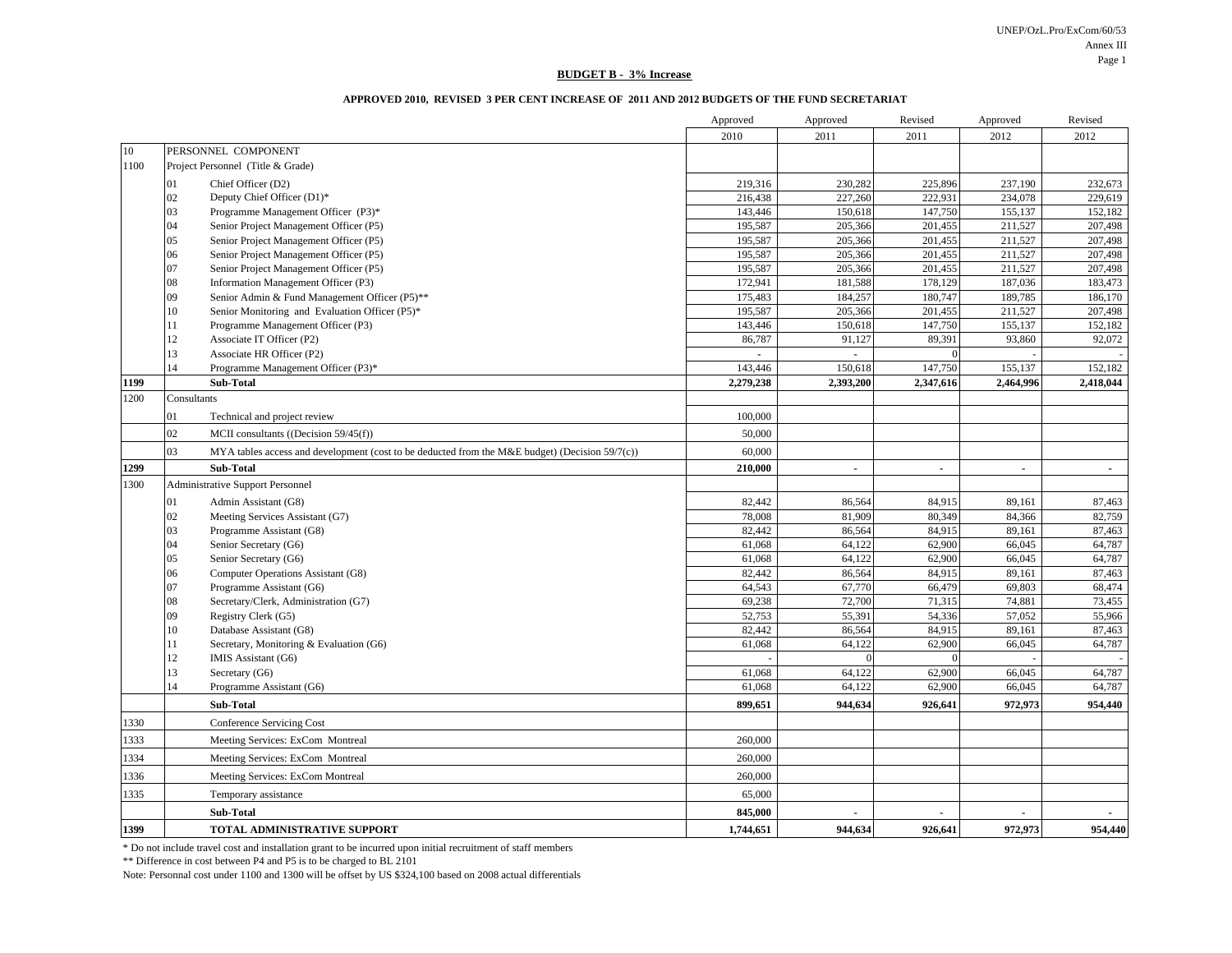|      |               |                                                                     | Approved  | Approved                 | Revised        | Approved                 | Revised        |
|------|---------------|---------------------------------------------------------------------|-----------|--------------------------|----------------|--------------------------|----------------|
|      |               |                                                                     | 2010      | 2011                     | 2011           | 2012                     | 2012           |
| 1600 |               | Travel on official business                                         |           |                          |                |                          |                |
|      | 01            | <b>Mission Costs</b>                                                | 208,000   |                          |                |                          |                |
|      | 02            | Network Meetings (4)                                                | 20,000    |                          |                |                          |                |
| 1699 |               | Sub-Total                                                           | 228,000   | $\blacksquare$           | $\blacksquare$ | $\sim$                   | $\sim$         |
| 1999 |               | <b>COMPONENT TOTAL</b>                                              | 4,461,890 | 3,337,834                | 3,274,257      | 3,437,969                | 3,372,484      |
| 20   |               | CONTRACTUAL COMPONENT                                               |           |                          |                |                          |                |
| 2100 | Sub-contracts |                                                                     |           |                          |                |                          |                |
|      | 01            | Treasury services (Decision 59/51 (b))                              | 500,000   |                          |                |                          |                |
| 2999 |               | <b>COMPONENT TOTAL</b>                                              | 500,000   | $\blacksquare$           | $\sim$         | $\sim$                   | $\blacksquare$ |
| 30   |               | MEETING PARTICIPATION COMPONENT                                     |           |                          |                |                          |                |
| 3300 |               | Travel & DSA for Art 5 delegates to ExCom Meetings                  |           |                          |                |                          |                |
|      | 01            | Travel of Chairperson and Vice-Chairperson                          | 15,000    |                          |                |                          |                |
|      | 02            | Executive Committee (3)                                             | 225,000   |                          |                |                          |                |
| 3999 |               | <b>COMPONENT TOTAL</b>                                              | 240,000   | $\overline{\phantom{a}}$ | $\blacksquare$ | $\overline{\phantom{a}}$ |                |
| 40   |               | EQUIPMENT COMPONENT                                                 |           |                          |                |                          |                |
| 4100 | Expendables   |                                                                     |           |                          |                |                          |                |
|      | 01            | Office Stationery                                                   | 19,500    |                          |                |                          |                |
|      | 02            | Computer expendable (Software, accessories, hubs, switches, memory) | 11,700    |                          |                |                          |                |
| 4199 |               | <b>Sub-Total</b>                                                    | 31,200    | $\blacksquare$           | $\sim$         | $\sim$                   | $\blacksquare$ |
| 4200 |               | Non-Expendable Equipment                                            |           |                          |                |                          |                |
|      | 01            | Computers, printers                                                 | 13,000    |                          |                |                          |                |
|      | 02            | Other expendable equipment (Shelves, Furnitures)                    | 6,500     |                          |                |                          |                |
| 4299 |               | <b>Sub-Total</b>                                                    | 19,500    | $\blacksquare$           | $\blacksquare$ | $\sim$                   |                |
| 4300 | Premises      |                                                                     |           |                          |                |                          |                |
|      | 01            | Rental of office premises***                                        | 870,282   |                          |                |                          |                |
|      |               | <b>Sub-Total</b>                                                    | 870,282   | $\blacksquare$           | $\sim$         | $\blacksquare$           | $\blacksquare$ |
| 4999 |               | <b>COMPONENT TOTAL</b>                                              | 920,982   | $\blacksquare$           | $\sim$         | $\blacksquare$           |                |

\*\*\* Based on 2008 actual differentials, the rental costs will be offset by US \$824,034 leaving an amount of US \$46,248 to be charged to the Fund